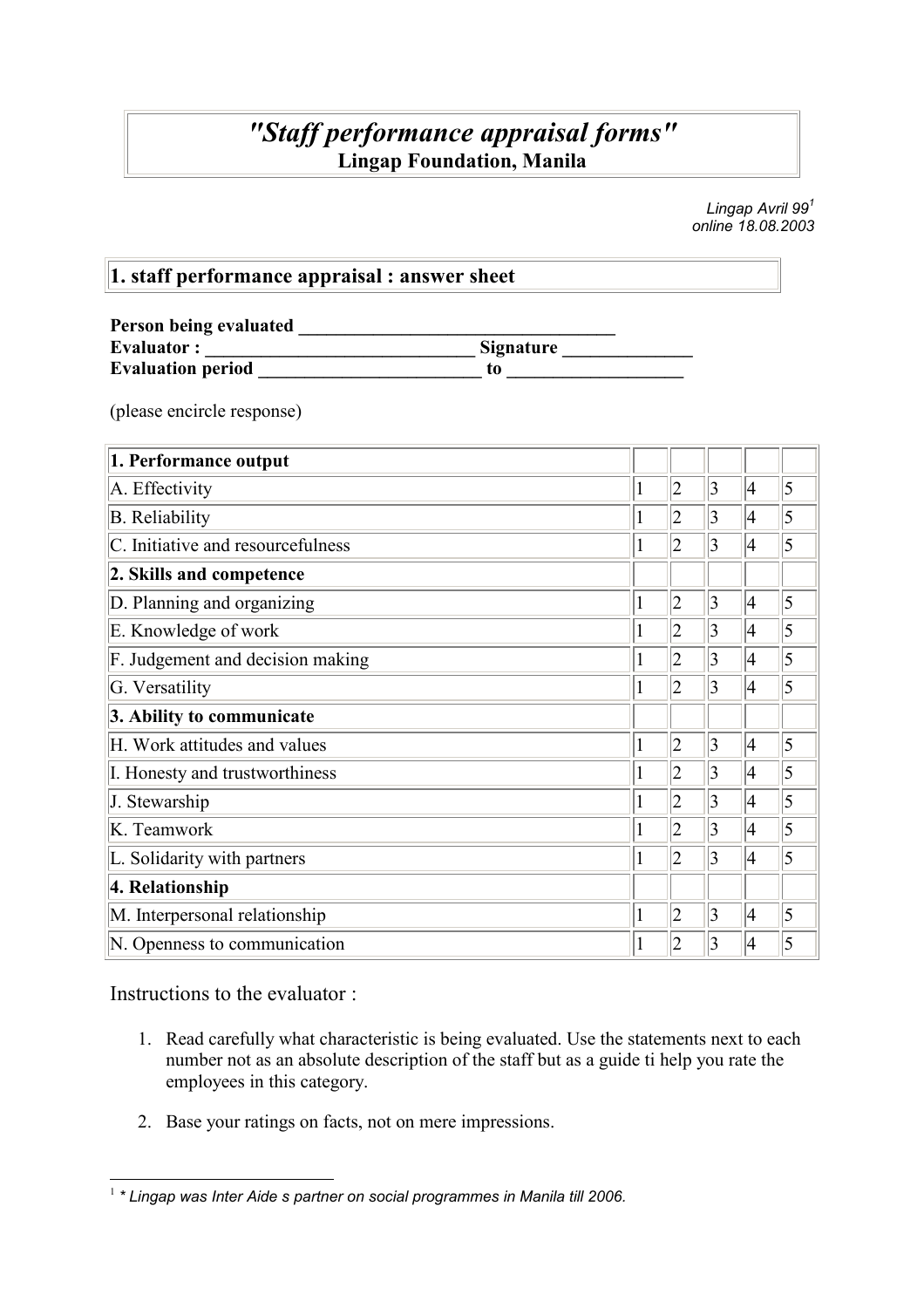- 3. Base your ratings on normal situations. Consider the employee's general performance during the whole rating period and not just last week or last month. Do not be influenced by unusual conditions, favorable or unfavorable, which are not typical.
- 4. Take into consideration any circumstances affecting the staff's performance in the particular trait being evaluated.
- 5. For example: a new employee who has learned much in a short period of time may be given a higher score in "E. Knowledge of Work" thant someone who has been around a long time but does not pay attention to changes in work requirements. - second example: employees are faced with different decisions. Hence in "F. Judgement and decision-making" it is important to assess what type of decision are expected of each staff, and how well they perform such decision-making.
- 6. This staff appraisal is intended to help all Lingap team attain our vision of "highly competent and socially motivated staff", improve the work environment for everyone and provide our best services to the urban poor.

Be assured that your contribution will be treated with respect and confidentiallity.

#### 1. Performance / Output

A. effectivity : refers to the quality of accomplishments / output compared with desired results.

(1) Usually not effective; below accepted standards: work needs to be thoroughly reviewed and corrected before it can ben used or finalized. Inaccurate and incomplete work done has caused errors in recommandations and decisions and significant wastage of resources. Work poorly carried out has diversly affected partners and led to dissatisfaction with Lingap services.

(2) Sometimes effective.

(3) Effective. Average quality. Meets standards; work is generally accurate, thorough and useful. Partners are satisfied with results of undertakings.

(4) Always effective, above average quality, sometimes exceeds standards.

(5) Very effective, consistently highest quality. Work is exemplary. Excellent results for projects and patterns.

B. Reliability: refers to the ability to carry out instructions, be on the job, fulfill responsibilities, submit required reports and extend help to others.

(1) Unreliable, never sure she/he will do the job right on time. Lacks interest in his/her work. Always find excuses to avoid additional work.

(2) Not fully reliable - tries to do what he/she is supposed to do but often fails.

(3) Can usually be relied upon to fulfill job demands. Up to date. Needs to show normal interest, greater enthousiasm and commitment to his/her work. May be expected to extend help and work hours when called upon.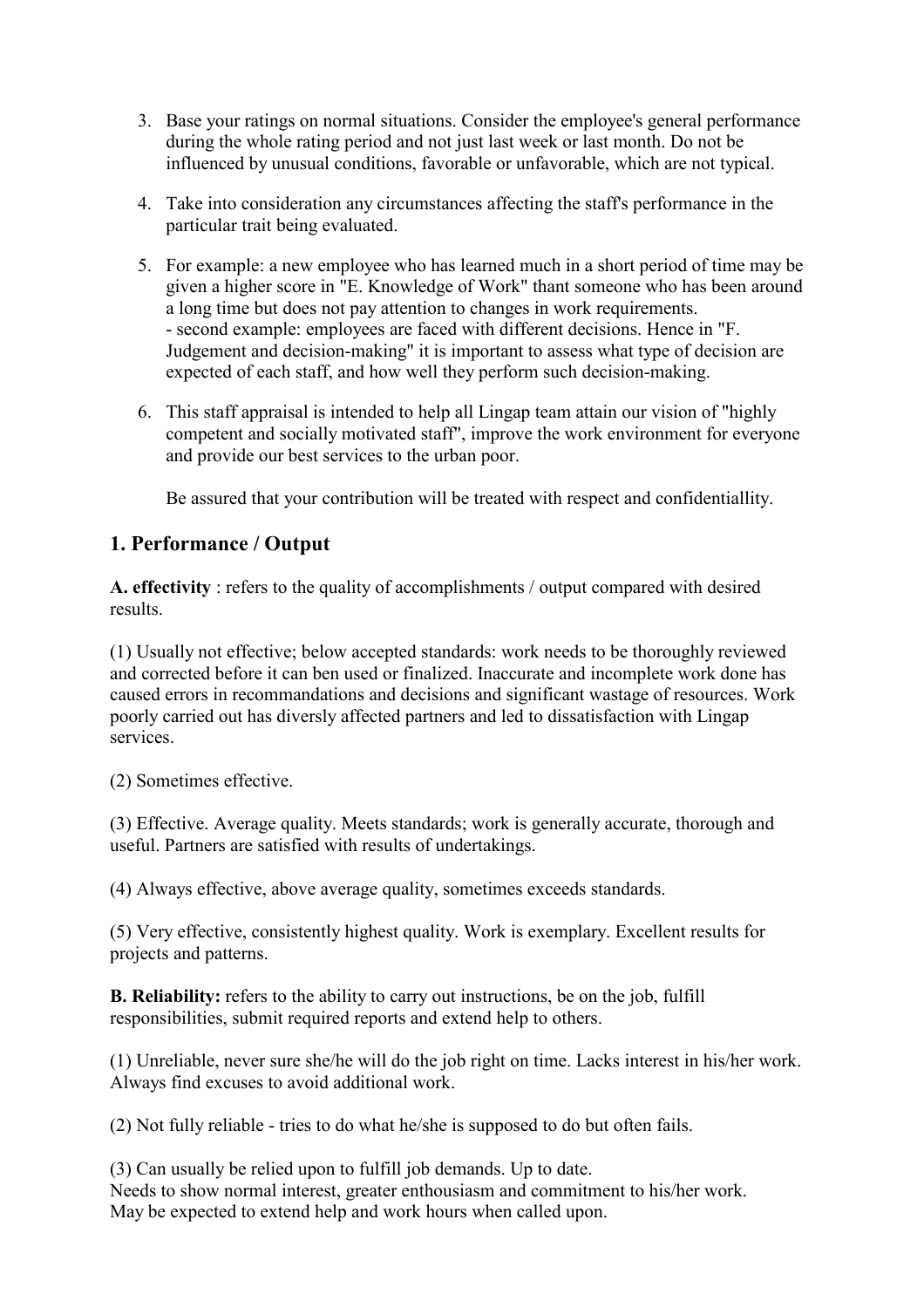(4) Reliable: can be relied upon to perform his/her job punctually, satisfactorily and under most circumstances.

Shows very high regard for his/her job. Often willing to extend beyond normal working hours even if no longer part of regular duties.

(5) Highly reliable under all circumstances. Does a superior job even under periodic or continuous pressure.

C. Initiative and resourcefulness: ability to see things to be done and to do them without being told; to find new ideas or methods of doing work faster and more effectively. (For those in supervising positions, the additional ability to draw out the talents of the group and resources in the environment in creative and productive ways).

(1) rarely thinks of better ways of doing things

(2) generally accomplishes tasks

(3) Routinely complete tasks. Occasionally comes up with new ideas or ways to do the job better or faster.

(4) Complete assignments with dynamism. Meets difficult situations satisfactorily. (Able to inspire the group to be more creative and productive).

(5) Frequently initiates and performs his/her task with much energy, doing more than is expected (Directs group efforts towards accomplishing a certain task satisfactorily).

#### 2. Skills and competence.

D. Planning and organizing: refers to the ability to undertake an activity through sound and appropriate steps; to determine work priorities; to arrange into logical and practicable components.

(1) Usually experiences difficulties in getting organized; keeps busy on wrong priorities; performs works with only little order, often produces sloppy and poorly arranged work.

(2) Usually plans and organizes activities but often becomes ineffective under unforeseen circumstances. Needs to prioritize tasks carefully into a work plan in order to meet minimum level and quality output.

(3) Plans enough to maintain an even work flow; effective under normal circumstances. Is able to estimate time requirements and knows what tasks need to be done next.

(4) Plan well ahead of time. Exceptionally effective on the job. Thoroughly organizes all tasks, prioritizes work and anticipates problems in time to identify solutions; always achieves results with minimun stress.

E. knowledge of work and competences: refers to the extent to which the staff has the skills, knowledge and understanding of the details of his/her job, related fields and environmental matters necessary for effective performances.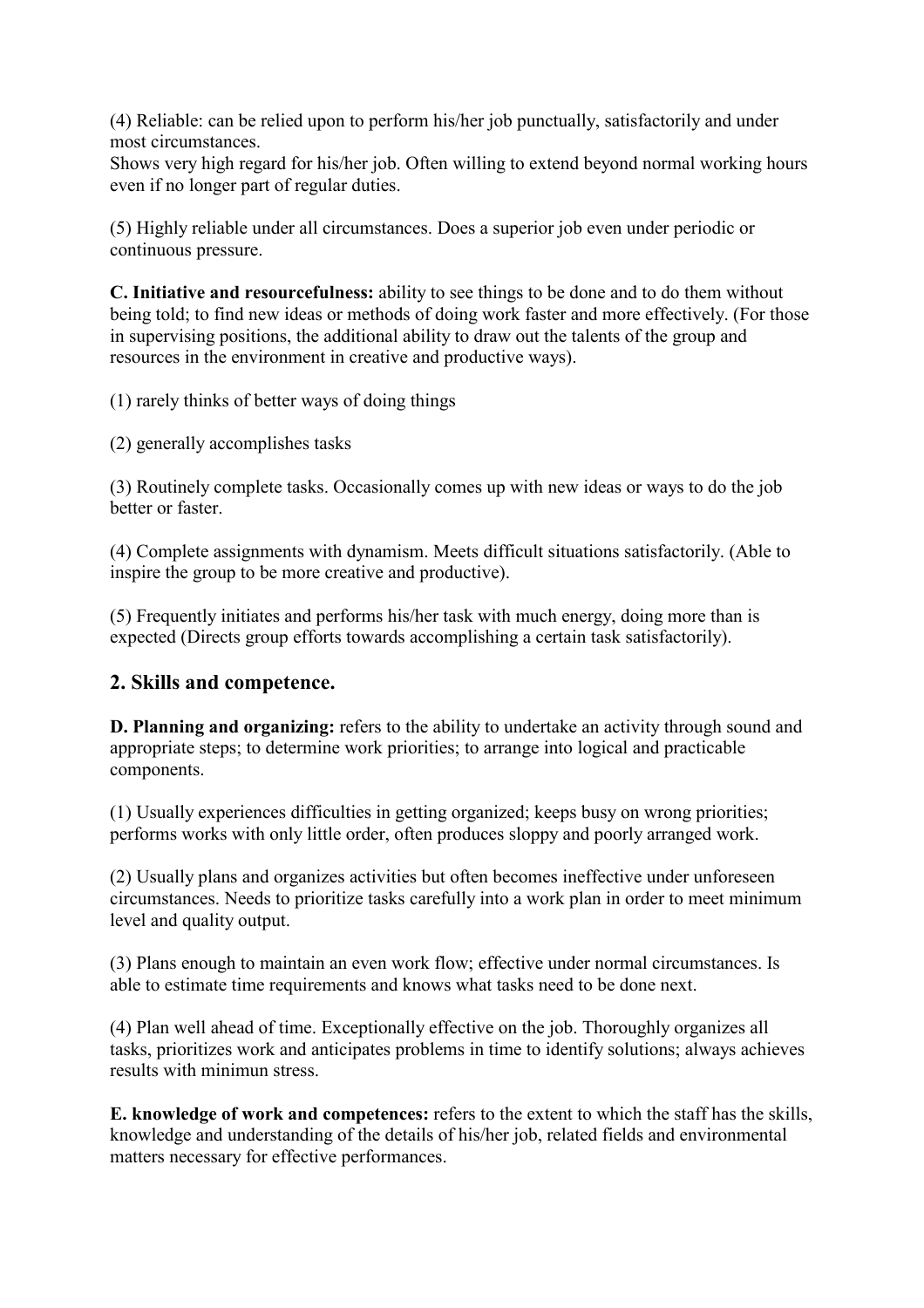(1) Has some knowledge of some aspects of his/her work; lacks certain important areas of knowledge and skills, which affects job performance and work output.

(2) has substantial skills and knowledge of some aspects of his/her work. Needs further training to meet the job requirements.

(3) has the required knowledge and skills to meet standards of work output. Performs his/her job without assistance or additional instructions.

(4) has thorough knowledge of practically all phases of her/his job.

(5) has mastery of all phases of his/her work. Display superior degree of competence in performing all aspects of his/her job and is considered a resource in terms of expertise and experience.

F - Judgement and decision making - refers to the intelligence, logic and thought used in arriving at conclusions, suggestions and decisions related to his/her job. (For those in supervisory positions, the ability to take timely and decisive action based on analysis and sound judement).

(1) Inclined to be hesitant, uncertain and dependant on others. Tends to inject irrelevant or unimportant factors (lacks of skills in taking timely and decisive action contributes to worsening the situations).

(2) usually considers some of the important factors of a problem in decision making. Judgement are usually sound or routine or simple matters (needs to decide more quickly and systematically in order to rip problems in the bud).

(3) Capable of carefully analyzing day to day problems involving some complexity and of making sound judgements. (Decision made are timely and satisfactorily deal with problems and issues).

(4) Shows sound judgement, creativity, flexibility and innovativeness in decision making. (Has ability to evaluate all ideas clearly and to arrive at sound decisions).

(5) Shows exceptionally sound judgement, creativity and innovativeness in decision making. (Has superior ability to think clearly and arrive at sound decisions whatever the degree of complexity).

G - Versatility - refers to the staff ability to manage several projects and tasks at the same time, and to maintain a high degree of accomplishment.

(1) Unable to cope with simultaneous task or projects, and responsibilities usually bog down.

(2) experiences difficulties in coping with simultaneaous tasks or projects and responsibilities sometimes bog down.

(3) Normally able to cope with a number of simultaneaous task or projects and to complete them while meeting standards.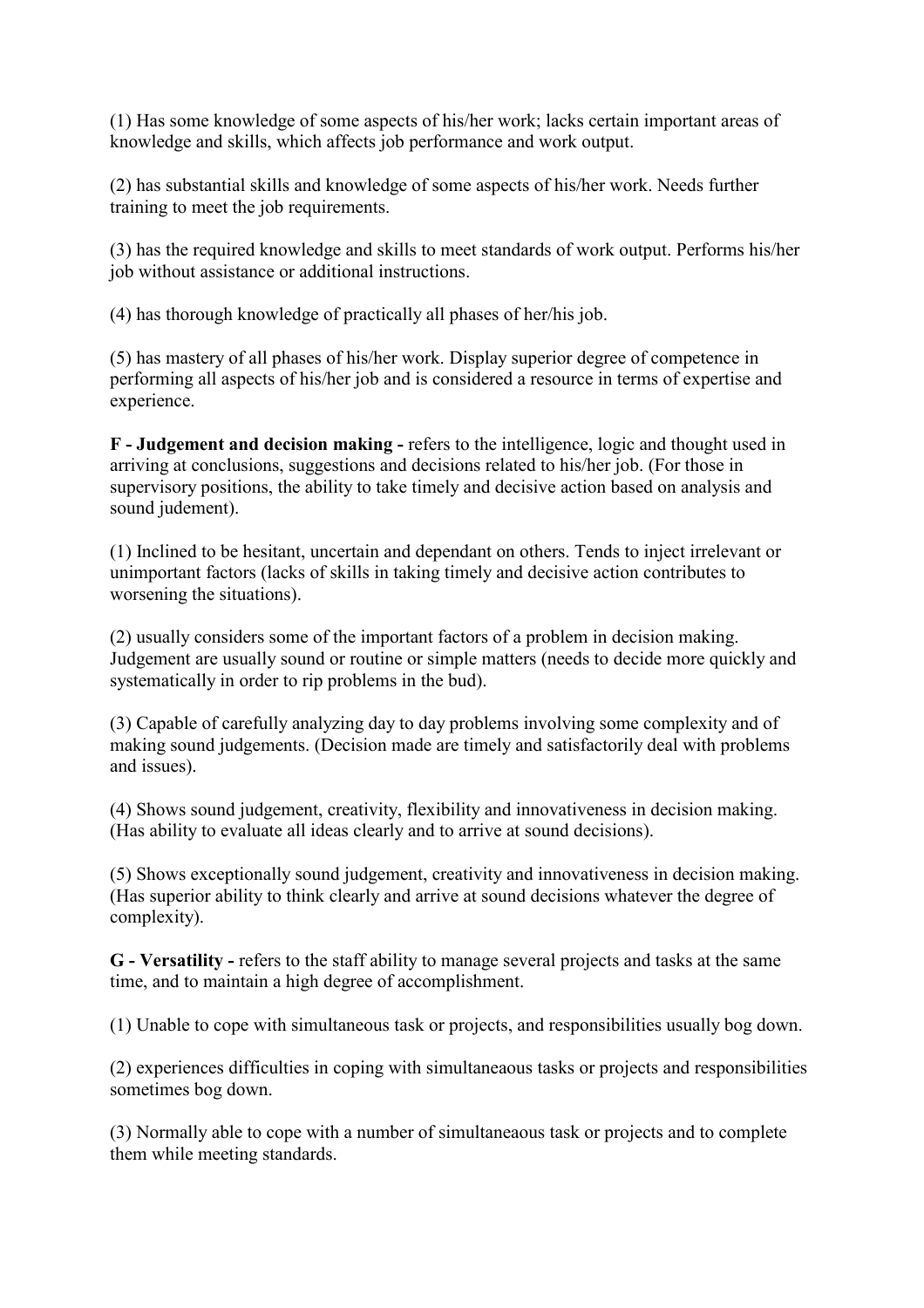(4) Able to handle a number of simultaneous task or projects and to see them through completion satisfactorily.

(5) Exceptionally flexible in shifting attention from one project or activity to another and completing all tasks in a outstanding manner.

H - Ability to communicate - refers to the staff effectiveness of expression both verbal and written communication, or her/his ability to be understood clearly. (For staff in certain positions, the ability to communicate comes across in group facilitation and presentations skills).

(1) Frequently misunderstood due to lack of skills with the spoken and written work (or due to lack of desired facilitation and presentation skills).

Usually causes confusion due to faulty communication skills.

(2) Sometimes misunderstood when talking or when others are reading what he/she has written.

(3) Display average communication skills (or average group facilitation and presentation skills).

Usually easy to talk with; can explain him/herself and convey messages clearly.

(4) Almost always understood verbally and in writing. (Almost always handles group facilitation effectively and demonstrates highly effective presentation skills).

(5) Extremely effective in both verbal and written communication. (Extremely effective in group facilitation and has highly sophisticated presentation skills). Has highly sophisticated communication skills; is clearly understood by people at all levels.

#### 3. WORK ATTITUDE AND VALUES

I - Honesty and trustworthiness - refers to the staff's transparency in carrying out his/her work, liquidations of accounts, use of Lingap time, handling the documents, and upholding of Lingap's stand on non-acceptance of corrupt practices.

(1) Often lacking clear accountability for matters involing money; takes every opportunity to take time out from his/her work; mihandles documents and shows little concern for lost opportunities or resources; play along with corrupt practices.

(2) Needs to improve on promptness, financial accountability, responsibiliy for documents and on proper use of Lingap's time; resist giving bribes but yields to pressure.

(3) Generally transparent about use of Lingap time and money; takes proper care of documents; finds ways of circumventing situations involving corruption.

(4) Always promptly and transparently accountable about finances. Makes best use of Lingap time. Fight corruption consistently.

J. Stewardship - refers to the wise use of Lingap resources (supplies, electricity, inventories, proper maintenance of equipement, furnitures and fixtures) with care for the environment.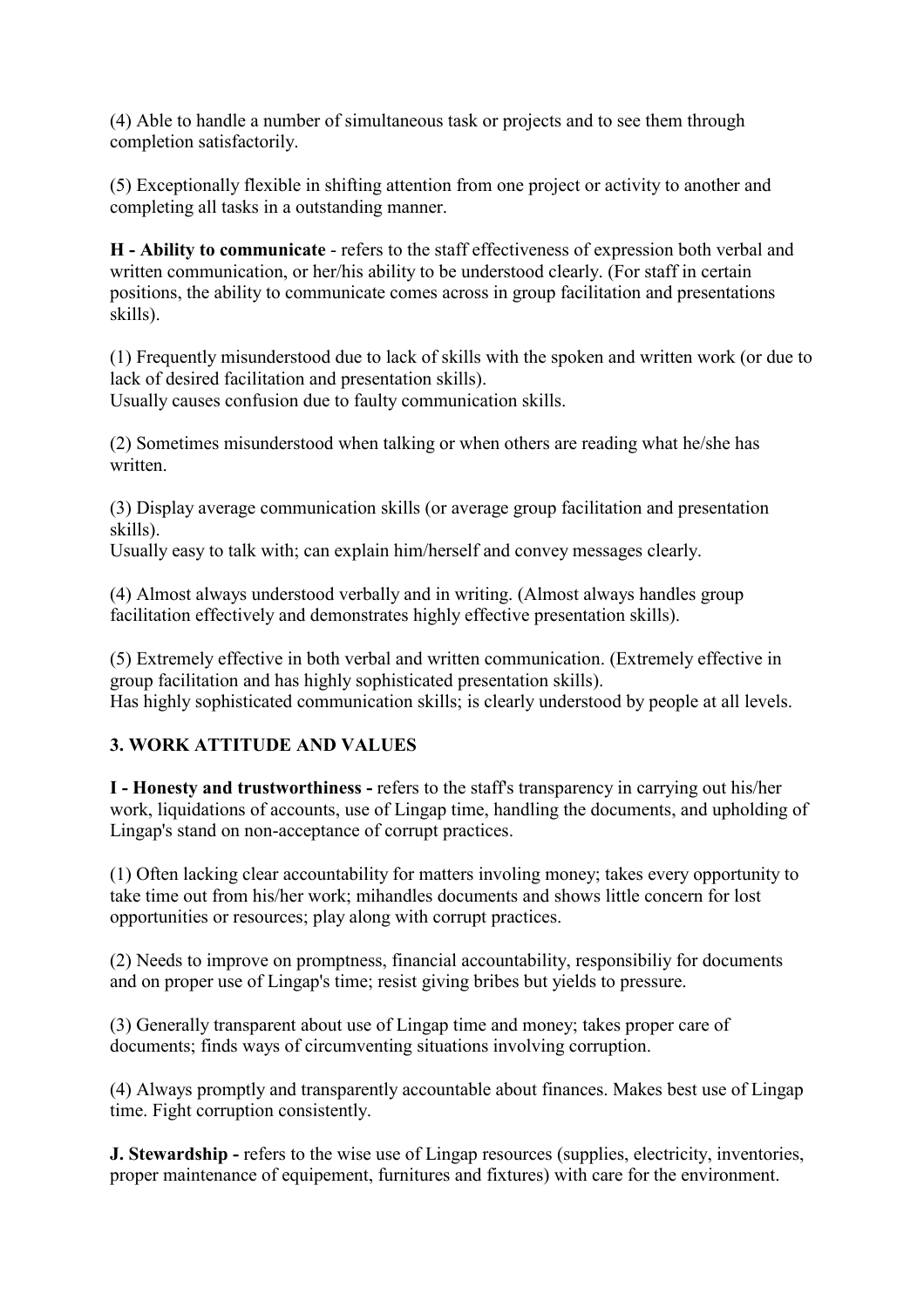(1) Wasteful and shows little concern to conservce resources. Rarely engages in saving or recycling.

(2) Needs constant reminders on the need to maximize and conserve resources, and to maintain an orderly environment.

(3) Occasionally makes good use of resources. Makes an effort to conserve and save resources and to maintain an orderly environment.

(4) Makes personal efforts to put Lingap resources to good use. Initiates efforts among staff to conserve supplies and maintain equipement. Finds new ways to recycle materials and to care for the environment.

K. Teamwork and collaboration with other units - refers to the staff's ability and readiness to work with others in his/her unit on mutually agreed on goals and processes, and to cooperate with the other units toward the smooth functionning of interrelated tasks.

(1) Tend to work on his/her own, with little regard to the situation of other unit members, either passive or too aggressive at meetings; creates problems or affects other units productivity due to non compliance with office policies and procedures.

(2) Shows readiness to contribute to team efforts, but puts one's work and interest first. Sometimes takes unreasonably hard line during unit or inter-unit dialogue and negociations; present at Lingap' activities but generally does not take an active or lead part in them.

(3) Can be relied upon to support team efforts as well as Lingap's activities. participates actively and positively in work monitoring sessions, evaluations, planning and implementation.

(4) Demonstrates a high level of sensitivity to individual group dynamics during meetings and in day to day work interaction; anticipates intra and inter-unit problems and suggest ideas and procedures that are generally adopted.

(5) Always considers the interests of all; acts to bring out the best in individuals, the unit and Lingap as a whole.

L. Solidarity with partners - refers to staff's commitment to serve the cause of the urban poor together with them, other ONGs, government agencies and donors; evidenced by social awareness, respect for partners, cooperation towards common goals and simple lifestyle.

(1) Shows little interest in urban poor's concerns or in cooperating with others towards their empowerment.

(2) Shows some spirit of services and cooperation towards the employment of the poor, however , disappointments and difficulties with any of Lingap partners limit personal and social commitment.

(3) Generally ready to interact and work with Lingap partners for socially relevant goals. perseveres through difficulties and frustrations.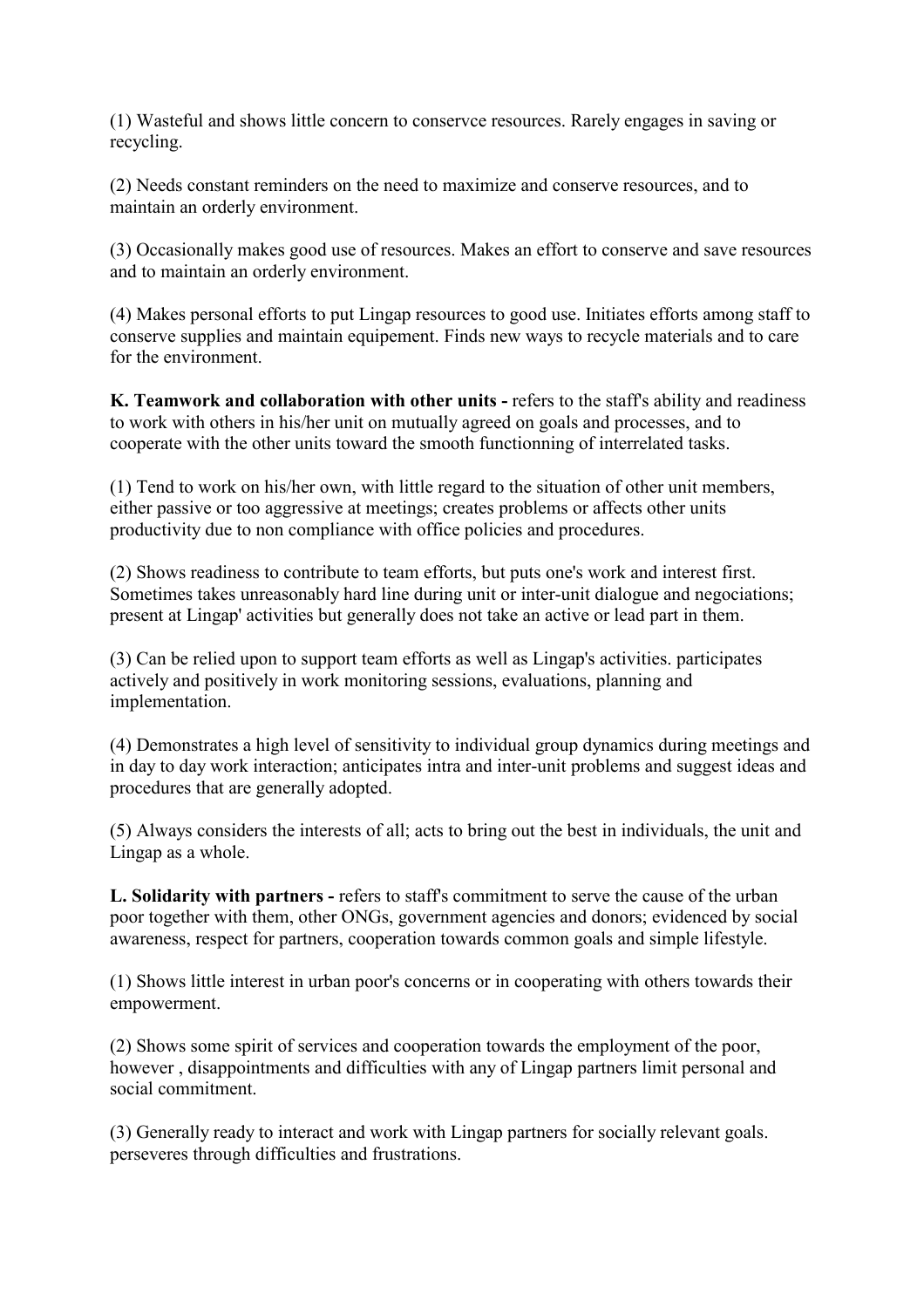(4) Exhibits a high degree of interest in social issues as they relate to the lot of the poor. Initiates interaction with Lingap's partners toward empowerment goals. Voluntarily joins advocacy moves and takes actives role in them. (For staff in certain positions : initiates interaction with Lingap's partners towards empowerment goals).

(5) Exceptionally aware of social issues and highly committed to serving the cause of the poor. (For staff in certain positions : goes to great length to ensure cooperation among partners in empowerment goals).

#### 4. Relationships :

M. Inter personal relations : refers to the employee's ability to deal with others inside and outside Lingap.

(1) relations with others usually create a negative impression an arouses resistance and/or negative reactions.

Lack of tact, politeness or respect in his/her interpersonal relations has caused problems and friction with co-workers leading to some negative impressions, resistance and/or negative reactions..

Needs to learn human relation skills and exercise more presence and restraint in his/her dealings to avoid snags and misunderstandings.

(3) Display average abilities in dealing with persons both within and outside Lingap. Normally applies tactfulness, respect, amiability, trust, openness and good personal relations in dealing with co-workers and the general public.

(4) Displays above average qualities and inspires favorable impressions and relations.

(5) Promotes or inspires favorable impressions and relations. Diplomatic, respectful and able to deal with difficult people. He/ She maintains high morale at all levels. His/her presence is always welcomed.

N - Openness to communication - keeps an open channel of communication, thus helping promote smooth interpersonal relationships inside and outside Lingap.

(1) Relationship with others is always hampered by not communicating what he/she sees or feels. Often appears antagonistic or withdrawn.

(2) Sometimes has inhibitions expressing his/her opinions, thus he/she remains silent or unapproachable.

(3) Normally keeps an open channel of communications and expresses his/her sentiments over an issue when asked. Maintains smooth interpersonal relations.

(4) Constructively points out a wrongdoing or present his/her opinions at appropriate venues for dialogue, with the aim of improving working relations.

(5) Highly articulate in presenting the group divers opinions. Usally facilitates group dialogue by clarifying issues, accepting limitations and recognizing strength.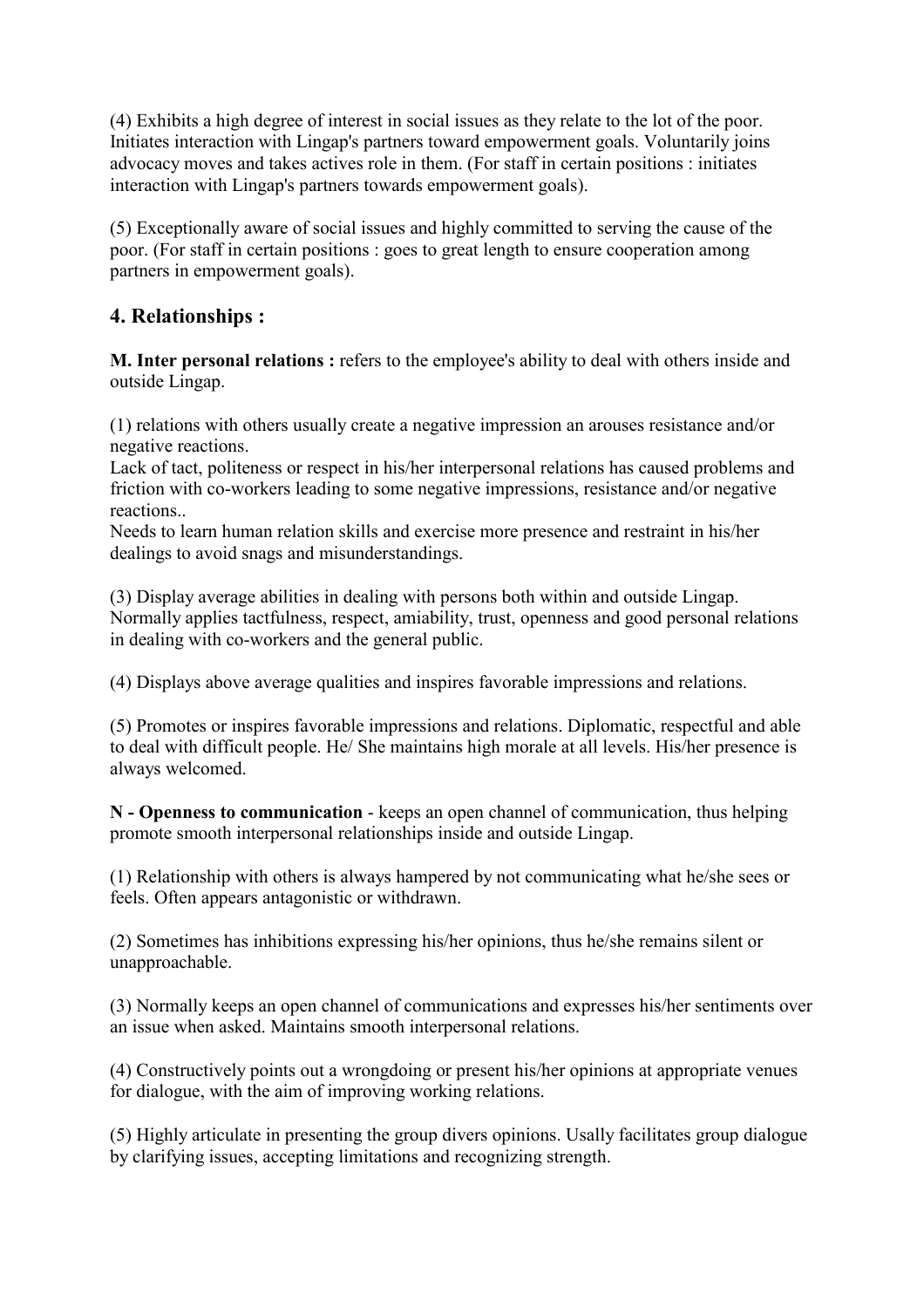#### Please answer the following concisely : (use the backpage of answer sheet) :

- 1. Significant accomplishment of the ratee in the performance of his job
- 2. Factors that helped ratee in the performance of his/her functions
- 3. Factors tha hindered the ratee in accomplishing his/her function
- 4. Areas of improvement or development of the ratee.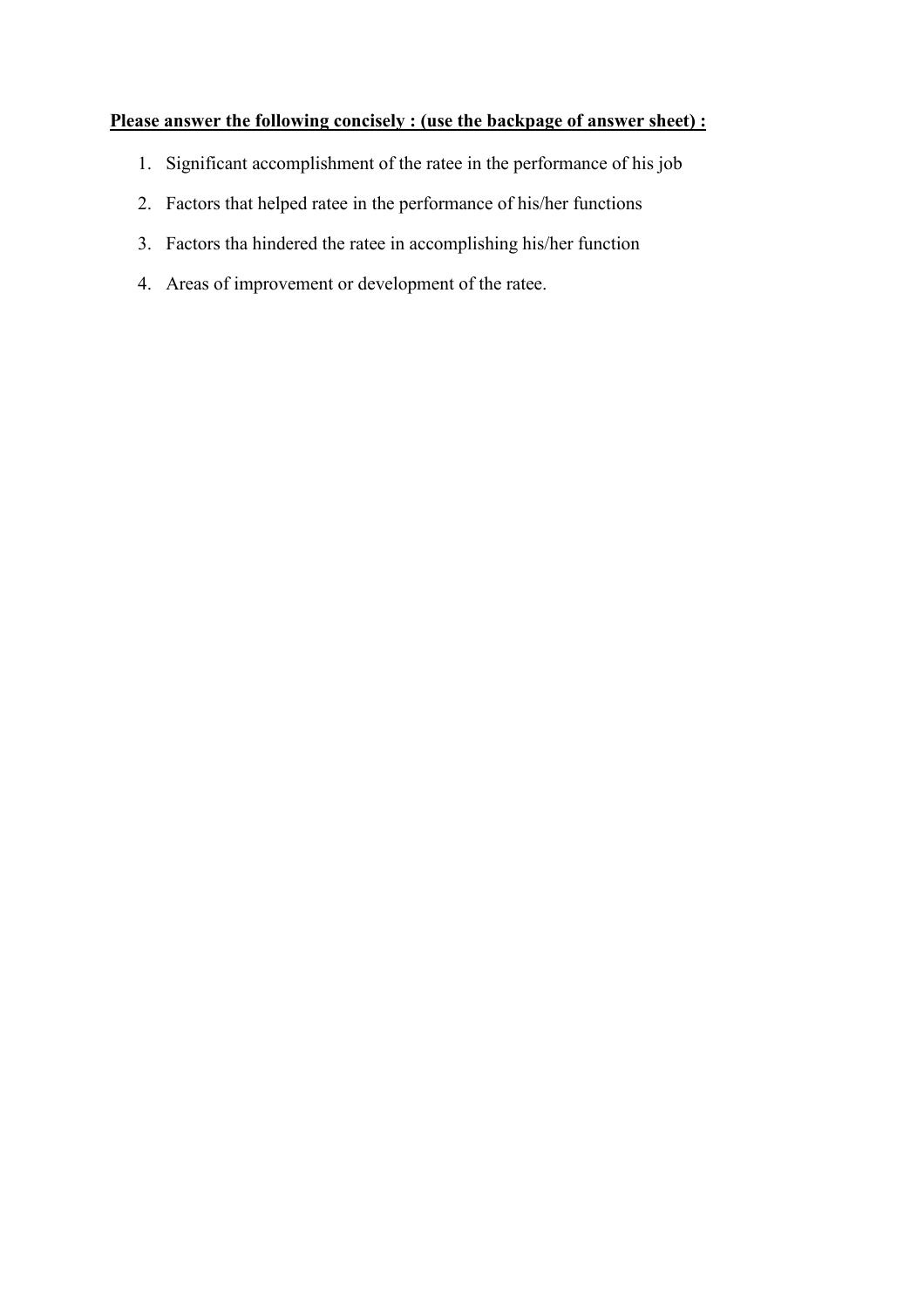# 2. Family Development Program staff appraisal

### Person being evaluated \_\_\_\_\_\_\_\_\_\_\_\_\_\_\_\_\_\_\_\_\_\_\_\_\_\_\_\_\_\_\_\_\_\_

| <b>Evaluator:</b>        | <b>Signature</b> |
|--------------------------|------------------|
| <b>Evaluation period</b> | t0               |

(please encircle response)

| 1. Performance output                               |              |                |                |                |                |
|-----------------------------------------------------|--------------|----------------|----------------|----------------|----------------|
| A. Effectivity<br>$\mathbf{1}$                      |              | $ 2\>$         | $\vert$ 3      | 4              | $\overline{5}$ |
| <b>B.</b> Reliability                               | $\mathbf{1}$ | $\overline{2}$ | $\overline{3}$ | $\overline{4}$ | $\overline{5}$ |
| C. Adaptability<br>$\mathbf{1}$                     |              | $ 2\>$         | $\vert$ 3      | 4              | $\overline{5}$ |
| D. Report preparation & submission<br>$\mathbf{1}$  |              | $ 2\>$         | $\overline{3}$ | 4              | $\overline{5}$ |
| E. Initiative and resourcefulness                   | $\mathbf{1}$ | $\overline{2}$ | $\overline{3}$ | $\overline{4}$ | $\overline{5}$ |
| 2. Skills and competence                            |              |                |                |                |                |
| Knowledge of Lingap's programmes<br>$\mathbf{1}$    |              | $\overline{c}$ | $\overline{3}$ | 4              | $\overline{5}$ |
| Interviewing and communication skills               | $\mathbf{1}$ | $\overline{2}$ | $\overline{3}$ | 4              | $\overline{5}$ |
| Planning and organizing                             | $\mathbf{1}$ | $ 2\>$         | $\vert$ 3      | 4              | $\overline{5}$ |
| decision making                                     | $\mathbf{1}$ | $ 2\>$         | 3              | 4              | $\overline{5}$ |
| verbal and non-verbal communication<br>$\mathbf{1}$ |              | $ 2\>$         | $\overline{3}$ | 4              | $\overline{5}$ |
| Networking                                          | $\mathbf{1}$ | $\overline{2}$ | $\overline{3}$ | 4              | $\overline{5}$ |
| 3. Work attitudes and values                        |              |                |                |                |                |
| Honesty and trustworthiness                         | $\mathbf{1}$ | $ 2\>$         | $\vert$ 3      | 4              | $\overline{5}$ |
| Teamwork and collaboration<br>$\mathbf{1}$          |              | $ 2\>$         | $\overline{3}$ | $\vert 4$      | $\overline{5}$ |
| knowledge and understanding                         |              | $\overline{2}$ | $\overline{3}$ | 4              | $\overline{5}$ |
| Solidarity with partners                            |              | $\overline{2}$ | $\overline{3}$ | $\overline{4}$ | $\overline{5}$ |
| Patience and temperance                             |              | $ 2\>$         | $\vert$ 3      | 4              | $\overline{5}$ |
| Caring & concern                                    |              | $ 2\>$         | $\overline{3}$ | $\overline{4}$ | 5              |
| Stewardship                                         | $\mathbf{1}$ | $\overline{2}$ | $\overline{3}$ | $\overline{4}$ | $\overline{5}$ |
| 4. Relationship                                     |              |                |                |                |                |
| Friendly relations                                  | $\mathbf{1}$ | $ 2\>$         | $\vert$ 3      | 4              | $\overline{5}$ |
| respect and diplomacy                               | $\mathbf{1}$ | $ 2\>$         | $\overline{3}$ | $\overline{4}$ | $\overline{5}$ |
| Openness to communication                           | $\mathbf{1}$ | $\overline{c}$ | $\vert$ 3      | 4              | $\overline{5}$ |
| Openness to criticism                               | $\mathbf{1}$ | $\overline{2}$ | $\overline{3}$ | 4              | $\overline{5}$ |
| Openness as a person                                | $\mathbf{1}$ | $\overline{2}$ | $\overline{3}$ | $\vert 4$      | $\overline{5}$ |
| 5. Attendance and punctuality                       |              | $ 2\>$         | $\overline{3}$ | $\vert 4$      | $\overline{5}$ |